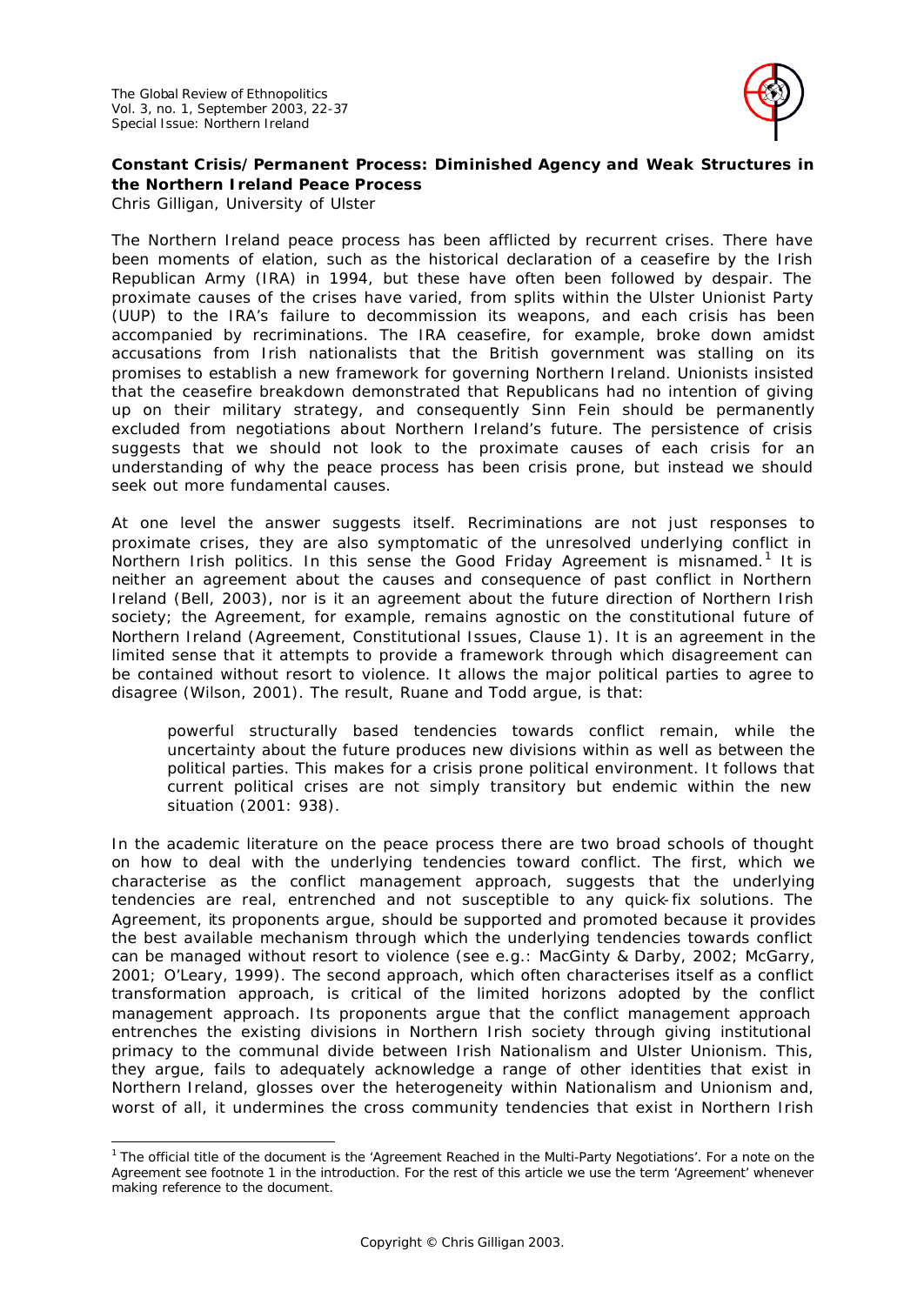society (see e.g.: Dixon, 1997; Ruane & Todd, 2001; Taylor, 2001; Wilson & Wilford, 2003). The conflict management approach is often characterised as a top-down, elite led, one and this is contrasted to the bottom-up, civil society driven, approach advocated by conflict transformationists (Dixon, 1997; Guelke, 2003; Morison, 2001; Taylor, 2001; Wilford, 1992). The top-down approach tends to focus on structural arrangements as a means to deal with conflict, the bottom-up approach tends to champion human agency as the means to bring a lasting peace.

The authors of this article find the social tra nsformationist approach normatively appealing, but we accept the conflict management theorist's observation that the vigorous agents who are going to transform the conditions of conflict are largely a figment of the social transformationists' imagination. We accept that the peace process has been a largely elite led, top-down, process. But the reason why this has been possible, we argue, is because of a diminished human agency in Northern Irish society. The little resistance there has been to the new structural constraints on human action, imposed through the peace process, have been ineffectual. This feature of the peace process, diminished human agency, is overlooked in most analyses of the peace process. This article sets out to make the case for giving greater prominence to diminished agency in any understanding of the peace process.

This does not, however, mean that we believe that the structures of the peace process are powerful. The diminishing of human agency has had a reciprocal influence on the structures of the peace process. The constant crises that afflict the peace process testify to its structural weaknesses. The existing literature on the peace process not only misses the fact of diminished human agency, it also tends to give a one-sided emphasis to either structure or agency. We criticise this one-sidedness found in the literature and argue for an understanding of structure and agency as relational. The proponents of a conflict management approach may be correct in their observations that the peace process has been elite led and that there have been no vigorous agents of social transformation who have challenged this approach. They fail to notice, we argue, that this is the source of the problems encountered in the attempts to manage Northern Irish society.

The article is divided into three main sections. The first section provides a brief examination of the concepts of structure and agency. The second section outlines a number of ways in which a diminished human agency can be seen in contemporary Northern Ireland. The third section argues that a diminished human agency has created weak structures for managing the peace process and these structures act to further diminish human agency. The conclusion points to some of the problems that diminished agency presents for conflict management in Northern Ireland.

#### *Structure and Agency in Social Theory*

The term 'human agency' generally refers to the purposive, volitional dimension of human activity. It is employed to distinguish between actions that are freely chosen and those which are imposed on people by social structures. The idea encapsulated in the term human agency has a long history. It can, for example, be seen in the philosophical debates about whether the actions of individuals are predetermined by some external force or are the outcome of the exercise of 'free will'. The individual agent is sometimes referred to as 'the subject' (Ashe, 1999) and in its collective form human agency has been conceived as 'the movement', 'the collective', 'the party', 'the state', 'the people' or 'the vanguard'. In social and political theory human agency is discussed under the rubrics of freedom, autonomy, liberation, emancipation, self-determination, sovereignty and revolution (Heywood, 1994).

Structure is the partner term of agency. Structure is generally employed to refer to those aspects of society which place constraints on the exercise of human agency. The term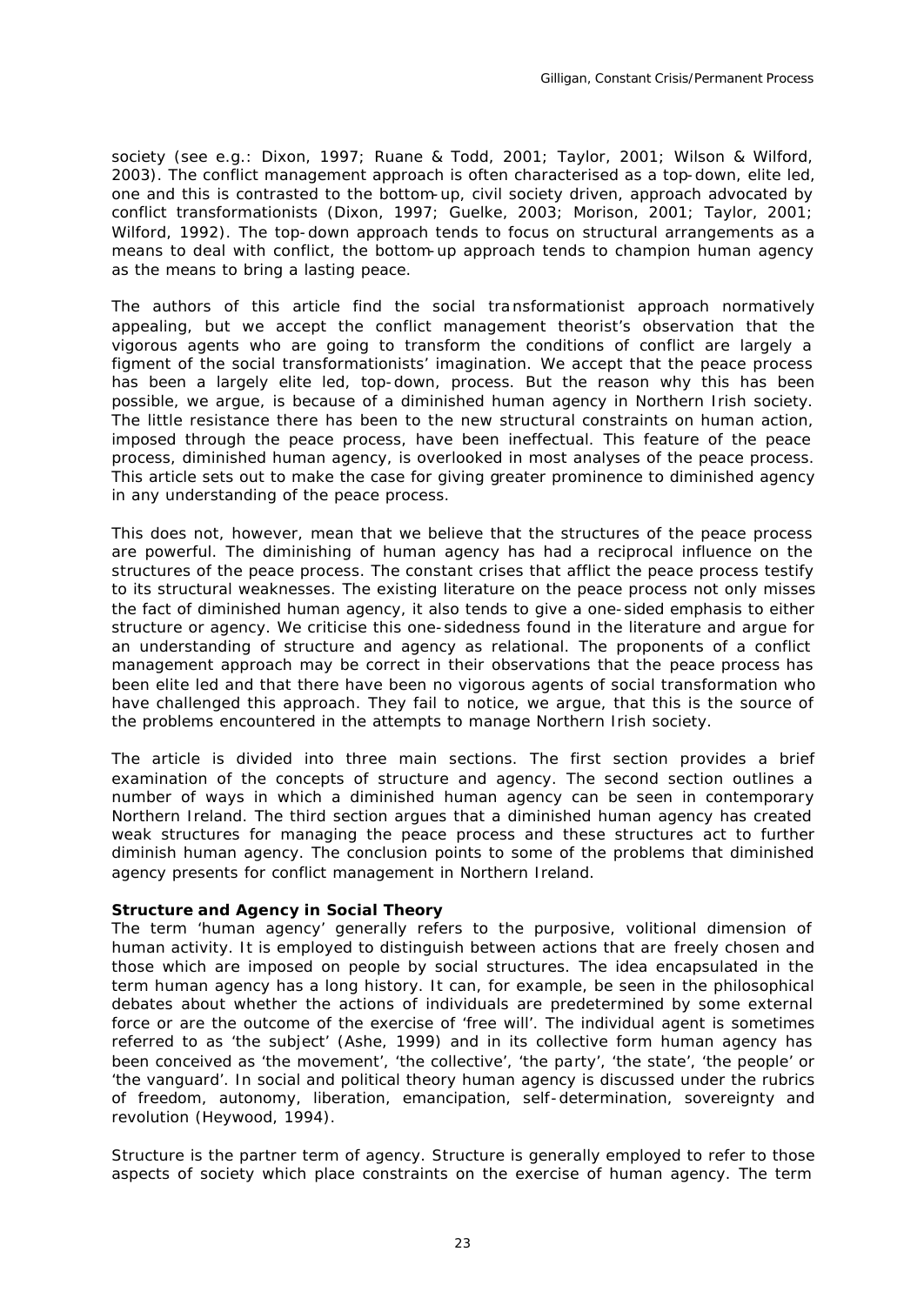The Global Review of Ethnopolitics Vol. 3, no. 1, September 2003 Special Issue: Northern Ireland



'structures' has been used to refer to formal institutions, such as organizations and bureaucracies, which regulate the conduct of their members or client groups. It has also been used to refer to societal wide relationships, such as the class structure, which shape the allocation of power and resources with which individuals and groups exercise their agency (Parker et al, 2003: 137-154). A further use of the term structure is to draw attention to the way that society is regulated through formal and informal rules (Giddens, 1979: 59-69). The avoidance of references to 'controversial topics' in 'mixed' company in Northern Ireland is an example of a tacit rule that often governs interpersonal encounters. The notion of legitimate and illegitimate targets is an example of a widely acknowledged rule that imposed constraints on the use of violence by combatants during the conflict (see e.g.: Darby, 1994).

We say that structure is *generally* employed to refer to constraints on human agency because there is ongoing debate in the literature about the nature of the relationship between structure and agency. Giddens developed his theory of structuration in opposition to those theorists who employ structure and agency as relational terms. He rejects the identification of structure with constraint and argues that:

structure is both enabling and constraining… the same structural characteristics participate in the subject (the actor) as in the object (society)… every process of action is a production of something new, a fresh act; but at the same time all action exists in continuity with the past, which supplies the means of its initiation. *Structure thus is not to be conceptualised as a barrier to action, but as essentially involved in its production* (1979: 69-70; emphasis in the original).

Giddens points out that the social world is not continually made anew from scratch. The structures created through past actions provide the means through which new acts are initiated. This can perhaps be most clearly seen in relation to the process of socialization. We are not born as autonomous human agents. We become self-determining actors through a process of socialisation. The structures through which we are socialised, (e.g. the family, peer relations, education system), may constrain human actions but they also make human actions possible. Or, as Giddens puts it, they should 'not be conceptualised as a barrier to action, but as essentially involved in its production'.

Giddens's theory of structuration has been admired for its intellectual rigor, but it has also been criticised on a number of grounds. He has been accused of over emphasising structures (Thompson, 1984: 171) and of conceiving of human agency only in the person of the individual agent, and thus having 'no concept of the collective basis of agency' (Parker, 2000: 106). Craib points out that the conflation of structure and agency found in structuration theory dissolves 'social structures into social action [and thus] removes the object of social action: it can only act upon itself, not upon social structures' (1986: 19: cited in Parker, 2000: 104).

The limited sense of human agency found in Giddens's theory can be illustrated by giving some consideration to the question of goals. Anderson defines agency as 'conscious goaldirected activity' (1980: 19) and argues that the nature of the goals involved in the exercise of human agency has to be elaborated if the definition is to be useful for social analysis. As he puts it:

> if agency is construed as conscious goal-directed activity everything turns on the nature of the 'goals'. For it is obvious that all historical subjects engage in actions all of the time, of which they are 'agents' in this strict sense. So long as it remains at this level of indeterminacy, the notion is an analytical void. To render it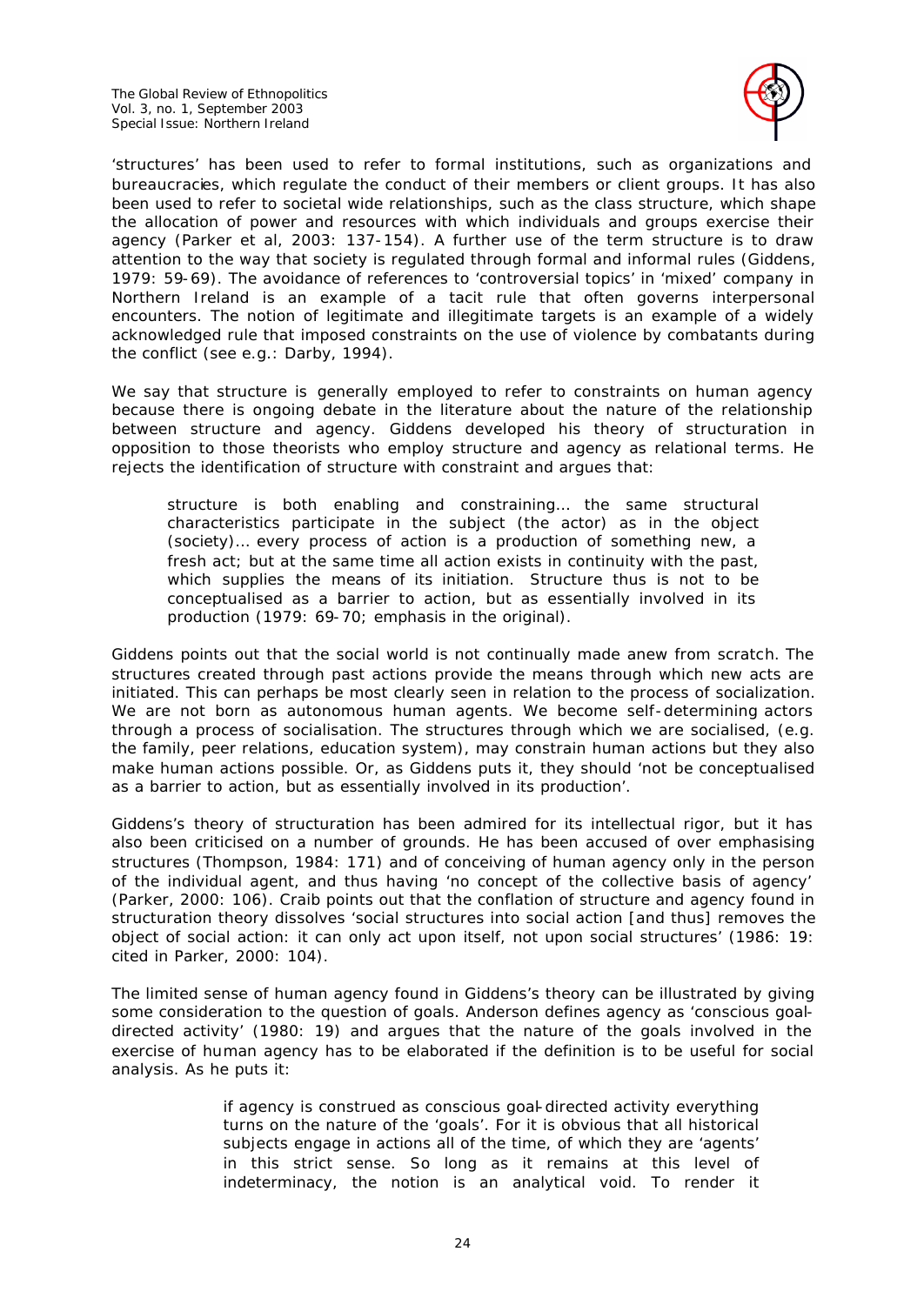operative, at least three qualitatively different types of goals have to be clearly distinguished (19).

Anderson has a relational conception of agency. Each of the three different types of goals he distinguishes – private, public and social transformative – are defined in relation to the scope of the structural constraint that they seek to overcome. He points out that 'the overwhelming majority of people for the overwhelmingly major part of their lives have pursued "private" goals: [such as] cultivation of a plot, choice of a marriage, exercise of a skill… [and these] personal projects are inscribed within existing social relations and typically reproduce them' (19). The exercise of free will within the constraints of a broader social framework, Anderson says, is a limited exercise of human agency. People may be acting of their own free will, making choices and decisions, but their choices are circumscribed by and generally reproduce the framework within which they are made. This limited exercise of human agency is consistent with the conception of human agency found in Giddens's theory of structuration.

Anderson points out that 'collective or individual projects whose goals were "public" in character' have been 'qualitatively far fewer, involving lesser numbers in more fitful endeavours' (19). And in this category he includes '[r]eligious movements, political struggles, military conflicts, diplomatic transactions, commercial explorations' (19). He goes on to point out that, unlike with private goals, will and action 'acquire an independent historical significance as causal sequences in their own right, rather than as molecular samples of social relations' (19). Public goals make an impact on history in a way that private goals do not, because the attempt to attain them makes a broader and more dramatic impact on the world. They have more far reaching consequences. Many individuals in history have cultivated plots of land; the Levellers stand out, however, because their cultivation of the land was tied to a political programme demanding equality in society (Hill, 1991).

Anderson makes a distinction between the vast majority of public actions and more ambitious attempts to remodel whole social structures. He cites the American and French Revolutions as presentiments of this qualitatively different exercise of free will, before going on to say that the Russian Revolution was the 'first time [in which] collective projects of social transformation were married to systematic efforts to understand the processes of past and present to produce a premeditated future' (20). Anderson's theory foregrounds human consciousness as the key feature of human agency, it is through engaging with and attempting to overcome the barriers to human progress (understood in a collective sense) that humanity gains greater understanding of these barriers and how they can be overcome.

Giddens's theory, and his political outlook, limits the scope of conscious goal-directed activity. He is ambivalent about the activities associated with 'public' goals, he expresses skepticism towards the idea that conscious human action can bring about major social change and he is positively hostile to the 'transformative' notion of agency (Heartfield, 1996: 22). For Giddens social change is something which happens largely outside of human control. In his later work on the 'risk society' and the 'third way' the end of transformative projects is welcomed because the consequent shift in society's focus enables people to pursue individually defined goals such as self-realisation (Giddens, 1994, 1998).

The failure of leftist inspired social experiments such as the Soviet Union and Europeantype welfare states do provide *prima facie* evidence to support structuration theory, it has discredited the very attempt to consciously engineer social change. Furedi points out, however, that this defeat has consequences beyond the confines of left political parties and their supporters. The suspicion of conscious social change casts conscious human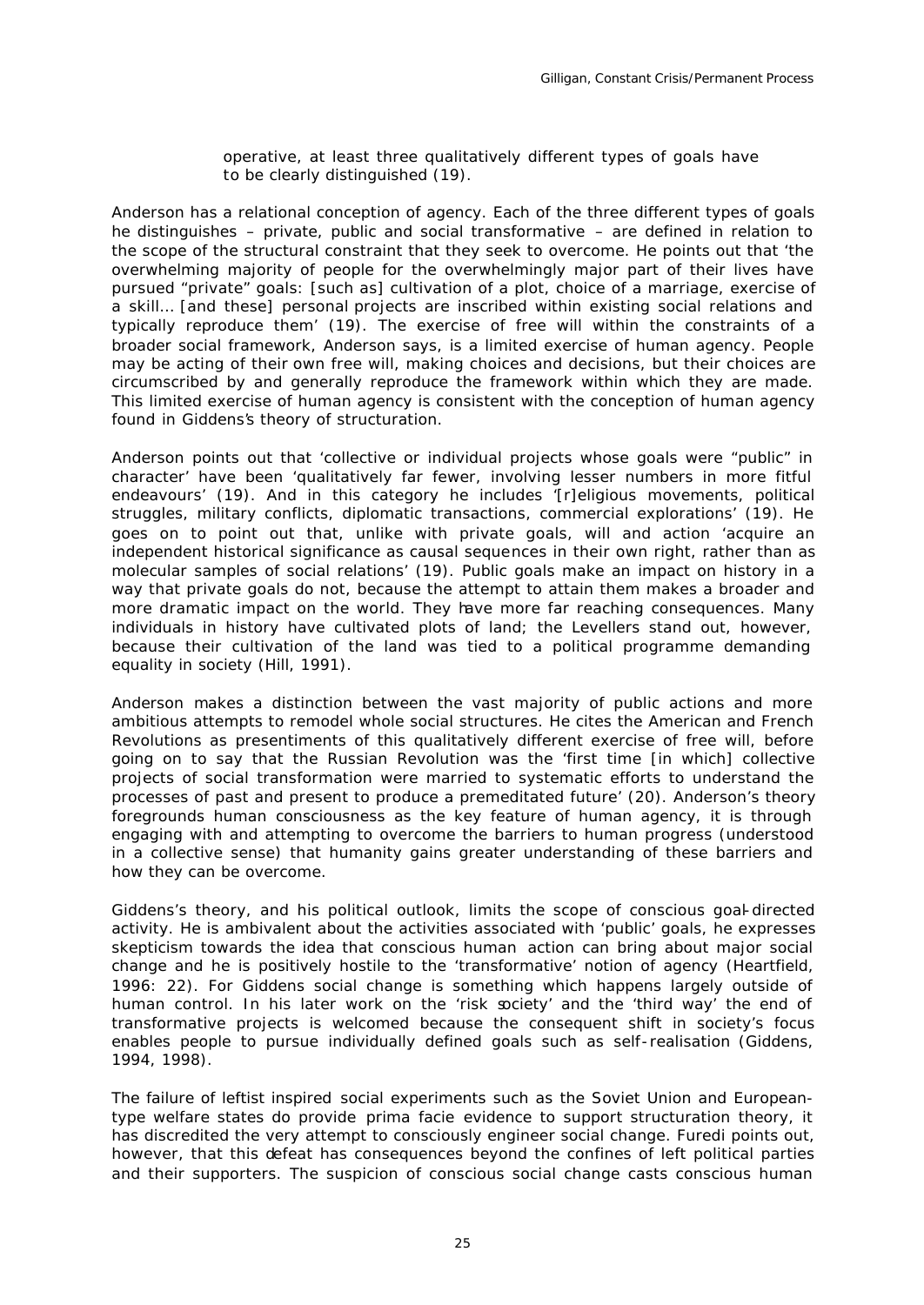

agency as problematic, even destructive, *in and of itself*. Human agency is thus viewed as a problem rather than a solution (1997: 59-65). This suspicion of human agency can be seen in the peace process.

The understanding of structure and agency found in Giddens's structuration theory, we believe, provides an accurate description of the relationship between structure and agency found in the peace process. We argue, however, that this is not a vindication of Giddens's structuration theory as such, but is the outcome of a historical process, the diminishing of human agency. This diminished agency has helped to bring about a peace process, but it also circumscribes the peace process. As long as a diminished human agency exists the peace process will survive, but it will also be unable to engage the population of Northern Ireland.

# *Diminished Agency and the Peace Process*

In this section we present evidence to support our claim that the peace process has been characterised by diminished human agency. The first part of the section focuses on the theme of agency and volition through a critical examination of the claims that 'people power' has been an important driver in the peace process. The second part looks at the question of goals and autonomy and argues that the evidence suggests a diminished human agency. If diminished agency is a feature of the peace process then we might expect this to be manifested in a conception of the human agent as weak or determined, rather than self-determining. The third part argues that a changing conception of the human agent as weak or determined can be seen in the elevation of 'the victim' as a prominent cultural icon of the peace process.

### People Power

The argument that the peace process has come about and been founded on a diminished sense of human agency is contrary to those analyses that claim that 'people power' has been an important driving force behind the peace process (Cochrane & Dunn, 2002). Bleakley, for example, draws parallels between the popular protests against the Stalinist regimes in Eastern Europe in 1989, and 'the power of people in Ireland [which] is triumphing over defective political theories and the flawed political structures which they spawned' (1995: viii). Evidence of the existence of a popular will for peace can also be seen at the breakdown of the IRA's ceasefire in 1996. Thousands of people took to the streets in Belfast, Dublin, Armagh and Enniskillen to attend peace rallies. And when the Belfast newspapers organised an 'anti-terror telephone poll... calls were running at about 7,000 an hour' shortly after the lines opened (Marshall & Geraghty, 1996: 1). The idea that it is 'people power' that is driving the peace process is also articulated in Wilson's suggestion that after the breakdown of the IRA ceasefire 'a collective outpouring for peace across Ireland' helped to restore 'political momentum and a sense of direction' to the peace process (1996: 42).

Boyle and Hadden claim that, on the contrary, there has been a decline in popular participation in 'street politics', not an increase. They point out that the street mobilisations in support of the peace process have been much smaller than the 'demonstrations of communal solidarity' such as the funerals of the Hunger-strikers in 1981 and the protests against the Anglo-Irish Agreement in 1985 (1994: 116; see also MacGinty & Darby, 2002: 139-140). The protests in favour of the peace process have also been smaller than the demonstrations of communal solidarity that took place around the parading issue. Even these protests have been unable to sustain their momentum (see Jarman in this volume for more on the peace process and the parading issue). The barometer of popular protest pointed to by Marshall and Geraghty, the telephone poll, is more hi-tech than a petition campaign or street rallies, but it also involves a lower level of engagement in activity. It does not even require participants to leave the confines of their own home. The idea that it was rallies in favour of peace that drove the peace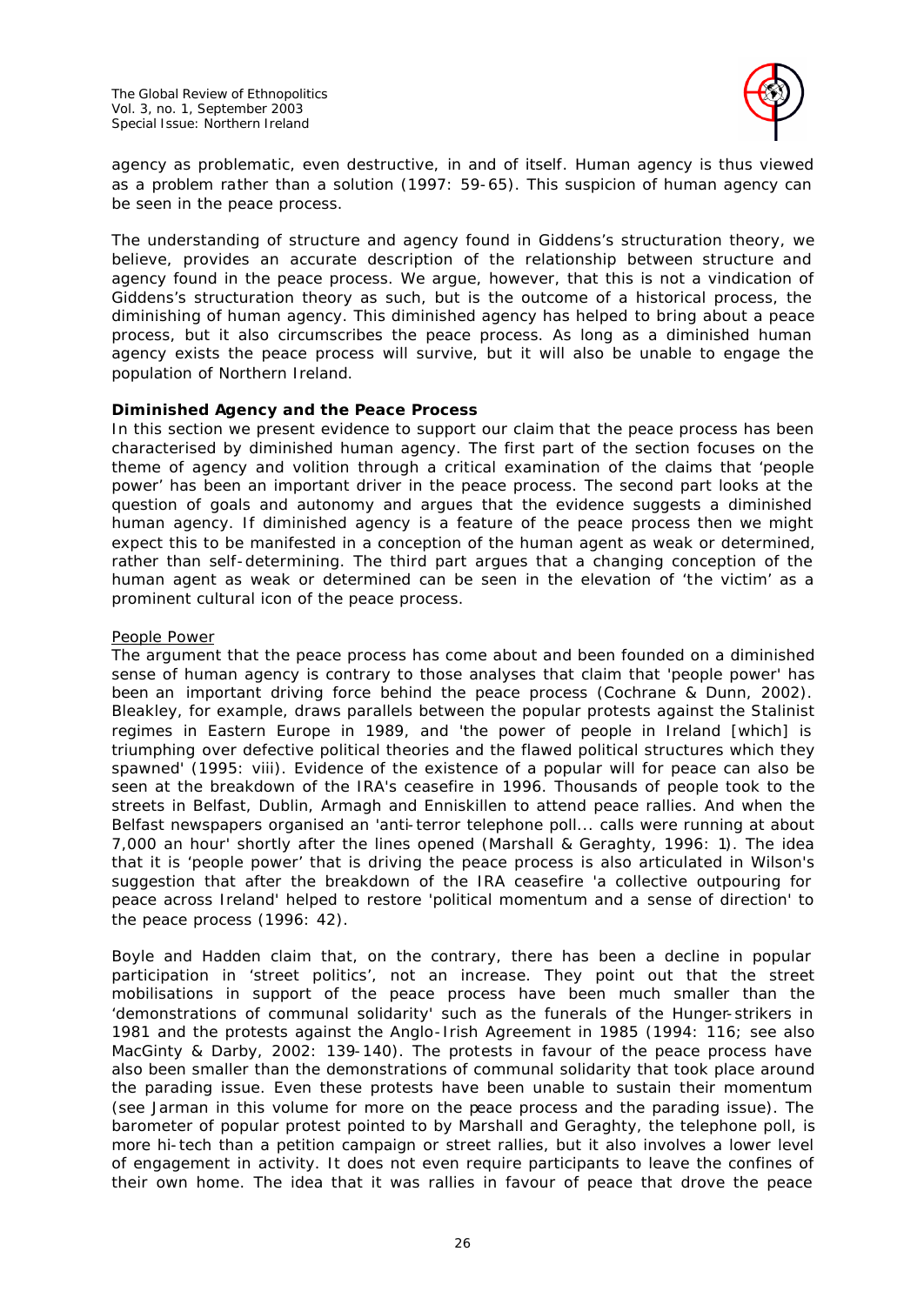process also overlooks the fact that the peace rallies in the 1990s were not on as large a scale and did not have the same momentum as the Peace People rallies and marches in the summer and autumn of 1976 (McKeown, 1984).

Despite the normative appeal of an actively engaged citizenry there is very little evidence to substantiate the claim that the peace process has come about due to a sense that popular protest can affect change. 'War weariness' rather than 'people power' seems to be a better characterisation of ordinary people's relationship to the peace process. This can be seen in Wilson's observation that the protests against the end of the IRA ceasefire 'were placard-less protests. The "silent scream" of some 100,000 people across the island was just that - a humanistic cry for a peace without preconditions... In as far as there was any slogan, it was "Give us back the Peace"' (1996: 62). The non-ideological character of the protests, however, was an important reason why the protests were unable to build up, or even sustain, any momentum. There was no clear objective, just an inchoate sense of wanting peace. In this sense the mobilisations in the mid to late-1990s in favour of peace, or against sectarianism in early 2002, have more in common with the public mourning of the death of Princess Diana than the 'people power' mobilisations in favour of civil rights in the late 1960s and early 1070s (Furedi, 2003: 56- 57; Purdie, 1992).

A central problem with the 'people power' argument is that it fails to acknowledge the fact that the peace process has its origins in, and has been advanced through, the exclusion of ordinary people. Part of the reason that the protests against the 1985 Anglo-Irish Agreement failed is because the Agreement was deliberately designed to circumvent popular pressure. Unlike the failed Sunningdale Agreement (1972) it was between the British and Irish governments and did not involve elected representatives in Northern Ireland. Dixon has pointed out that the selling of the Agreement to the population of Northern Ireland in 1998 has involved 'choreography and play-acting', smoke screens, 'hard cop/soft cop' tactics, 'constructive ambiguity' and 'necessary fictions' (2002: 733- 7). All of these forms of deception were deployed to demobilize parties and voters from a conflict orientation and 'reeducate' them in the realities of the peace process. It is true that public assent for the Agreement was sought, and gained, through a referendum. Mass participation, however, has only been sought when it has been considered advantageous to advancing the peace process. When John Reid<sup>2</sup> temporarily suspended the Assembly in the summer of 2001 he was motivated by fear that fresh Assembly elections would become a *de facto* referendum on the Agreement (Cowan, 2001; Simpson, 2001). Those who advocate a conflict management approach have also articulated suspicion of the electorate. O'Leary, for example, argued against a referendum on a Bill of Rights for Northern Ireland because of 'the danger of a referendum… becoming a second referendum on the Agreement itself' (2001: 363).

### **Goals**

All of the pro-Agreement parties in Northern Ireland present the Agreement as a vindication of their goals. Pro-Agreement Unionists argue that it has secured the Union (Aughey, 2000: 67). Irish Nationalists argue that the Agreement acknowledges the legitimacy of their claim to a united Ireland and it provides the means to bring this about (SDLP, n. d.; Shirlow, 2002). The goals of a united Ireland and the maintenance of the Union with the United Kingdom are, however, mutually exclusive. It is impossible for them both to be achieved simultaneously. The hope is that the institutions established under the Agreement will resolve the paradox of irreconcilable claims through depoliticising the national question (Aughey, 1999, 2001).

The Agreement attempts to depoliticise the national question in a number of different

l  $2$  Reid was the British Secretary of State for Northern Ireland at the time.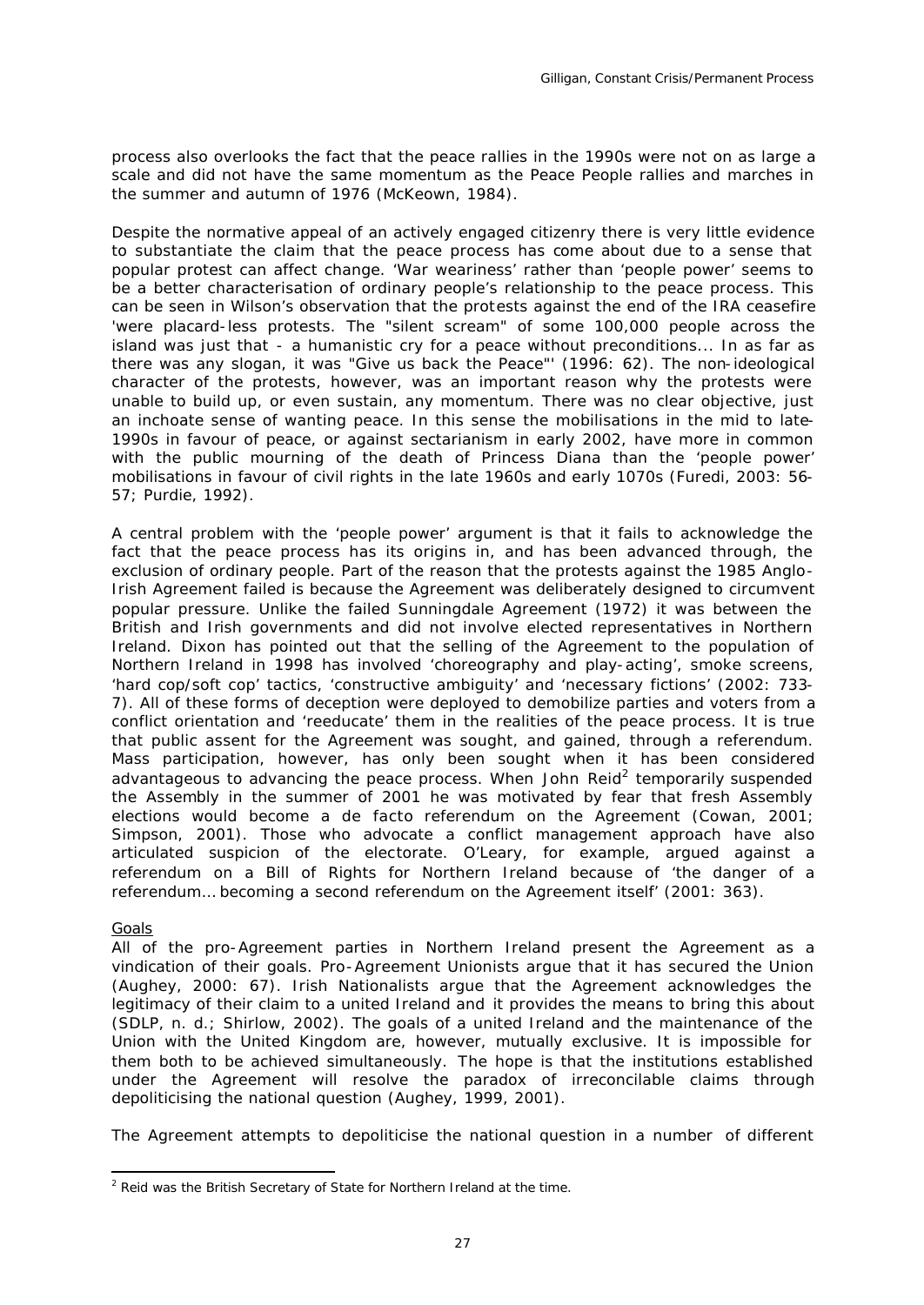

ways, through separating goals from realities, providing a halfway house on a united Ireland, recasting the national question as a cultural issue, pluralizing politics and shifting to a technocratic approach.

A united Ireland is recognised as a legitimate goal, but only on the condition that Nationalists recognise the reality of the existence of the Union. The legitimacy of a united Ireland is recognised but the achievement of that goal is postponed indefinitely. It subordinates the goal of a united Ireland to the means to achieve that goal, the Agreement. Irish Nationalists have a *right* to national self-determination, but only on the understanding that they might never be in a position to exercise that right. The Agreement also provides little comfort for Unionists, it recognises the reality of Northern Ireland as part of the Union, but leaves the future status of Northern Ireland uncertain. The Agreement renders the ultimate goal of both Nationalists and Unionists indeterminate.

The Agreement consolidates the Union through removing the irredentist territorial claim from the constitution of the Republic of Ireland, neutering the military threat to the Union posed by the IRA and establishing a Northern Ireland Assembly with legislative and executive powers, but an Assembly which is firmly situated within the United Kingdom and subordinate to Westminster. But it also provides a confederal, or quasi-federal, halfway house to a united Ireland through the North-South Bodies, which constitute an all Ireland dimension of government, and British-Irish Bodies which allow the Government of the Republic of Ireland to act as representatives of Irish nationalism in negotiations with the British Government (Hadfield, 2001: 97-102; O'Leary, 1999: 79- 87). The Agreement also continues a trend, initiated by 'revisionist' Irish nationalists, to recast the national question as a cultural and psychological issue rather than a territorial one. The Agreement does this through providing institutional recognition for Unionism and Nationalism as national identities (Gilligan, 2002b: 116-161). The Agreement also makes a limited attempt to complicate the issue of identity by acknowledging that a range of other identities – 'race', gender, sexual orientation – exist in Northern Ireland. Finally it is hoped that by working together on the administration of the region Unionist and Nationalist political elites will realize that they have enough in common for them to be able to set aside their political differences and work together to the mutual benefit of all the people of Northern Ireland (Hughes et al, 1998).

All of the authors writing on the Agreement express a note of skepticism about whether the national question can be depoliticised. There is, for example, concern that the consociational nature of the Agreement undercuts the depoliticisation of the national question by institutionalizing the communal divide. The concern that the Agreement could founder, however, fails to sufficiently acknowledge the role of diminished agency in the creation and maintenance of the peace process. Republicans entered into a peace process because they felt that: 'at this time and on their own do not have the strength to achieve the end goal' of a united Ireland (cited in: Mallie & McKittrick, 1996: 381). Ryan argues that the significance of Republican participation in the peace process is that for the first time in its history it 'has adapted to, rather than fought to overcome, its marginal position within Irish politics' (1997: 74).

The Agreement disperses Nationalist and Unionist goals, but it represents a vindication of the central goal of the British state. Most academic commentators on British policy during the peace process point to the long-term continuities in British policy on Northern Ireland (Bew, Patterson & Teague, 1997; Cunningham, 2001; Dixon, 2001; O'Leary, 1997; Wolff, 2001). They argue that since at least the early 1970s British policy has been directed towards establishing an 'internal' (to Northern Ireland) power-sharing settlement with an Irish dimension. Seen from this perspective the Agreement is a modified, and successful, version of the settlement attempted in the Sunningdale Agreement in 1973.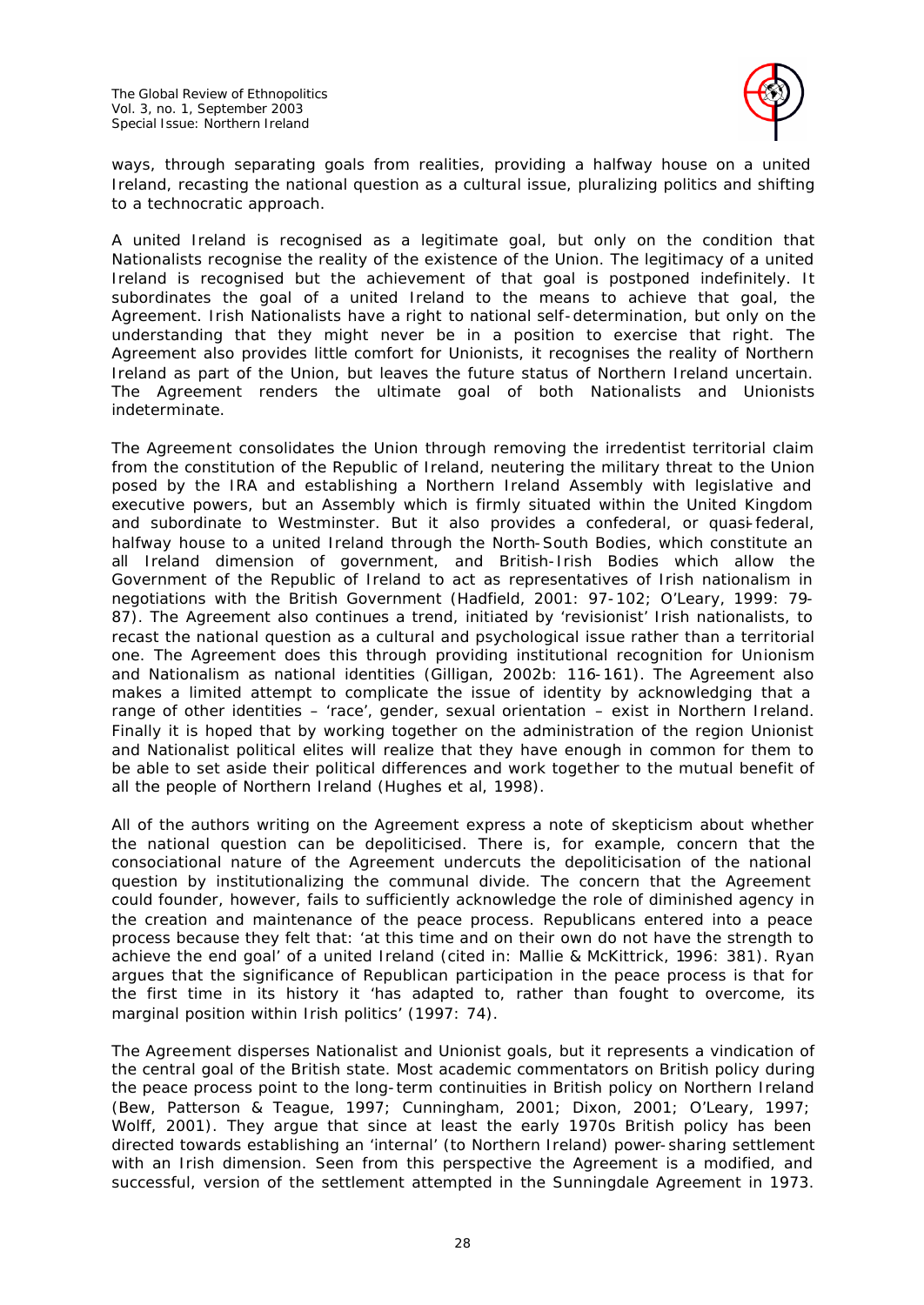This would suggest that, from the point of view of the British state at least, the peace process has not been built on a degradation of their ambitions. We have two responses to this suggestion. The first is that the ambitions of the British state have been fairly limited, their central goal amounts to a desire to keep Northern Irish affairs at arms length. The second is that this fails to recognize that the realisation of this ambition relied on diminished agency on the part of Republicans.

The Agreement attempts to render the national question irrelevant, but does so in a way that allows the national question to exist as a ghost in the machinery of its operation. This can be seen in the fact that both Unionists and Nationalists hope to achieve their ultimate goal *through* the Agreement. Pro-Agreement Unionists hope that Irish Nationalists, having now accepted the reality of the Union, will settle down to a stable future within the Union. Republicans hope that demographic factors will work in their favour and that Irish Nationalists will outnumber Unionists in a generation and there will thus be a majority in favour of a united Ireland. This means that in the immediate, and foreseeable, future the main goal of the pro-Agreement parties is maintaining the process. Consequently their long-term strategy is at the mercy of short-term considerations. In this context it is difficult for party followers, and even elites themselves, to keep in mind the bigger picture. Advocates of a conflict management approach welcome this shift in focus to immediate issues, but fail to acknowledge the long-term costs of a short-term focus.

#### Conception of the Subject

l

If, as we argue, Northern Ireland is afflicted by diminished agency then we would expect to find cultural representations of the diminished human agent in society. A sense of victimhood is perhaps the clearest expression of a diminished human agency in Northern Ireland, and it can be found amongst both Protestants (see e.g. Finlay, 2001) and Catholics (Ardoyne Commemoration Project, 2002). As the peace process has developed the 'victim' has become arguably the dominant cultural icon in Northern Ireland. $3$ 

Since the signing of the Agreement in 1998 victims of the conflict have gained a high profile in the public imagination. A number of books on the 'victims' of the conflict have been published (Ardoyne Commemoration Project, 2002; Fay et al, 1999; McKittrick et al, 1999; Morrissey & Smyth, 2002; Restorick, 2000; Rolston, 2000). The best known of these books, *Lost Lives* (McKittrick et al, 1999), was a best seller and, on Christmas Eve 1999, extracts from the book were read out simultaneously on BBC Radio Ulster and RTE Radio One by a range of political leaders including; the President of the United States, the British Prime Minister, the President of the Republic of Ireland and the leaders of all of the main pro-Agreement parties in Northern Ireland.<sup>4</sup> Throughout 1999 BBC Radio Ulster also broadcast recollections of the troubles by ordinary 'victims' of the conflict.<sup>5</sup> There has also been a growth in groups that work on victims' issues. Before the ceasefires in 1994 Widows Against Violence Empower (WAVE) were one of the few groups dealing explicitly with victims. Since then a range of groups, such as Victims and Survivors Trust (VAST) and Families Acting for Innocent Relatives (FAIR), have emerged as advocates for victims, other groups have expanded their service provision to provide

 $3$  The 'victim' is a construct and one that the majority of the population of Northern Ireland would not apply to themselves. Cairns et al, for example, found that only 12% of the adult population self-identified as 'victims' while 'more "objective" evidence of victimhood' suggests that 16% could be said to be 'direct' victims of the conflict and some 30% indirect victims. The discrepancy between the two, they point out, 'suggests that people in Northern Ireland may be setting stricter criteria for those who are to be accorded the label "victim"' than official and academic studies suggest (2003: 29).

<sup>4</sup> Each person read an extract from the book. Their readings were broadcast on Christmas Eve 1999 http://www.rte.ie/news/archive/lostlives/.

<sup>&</sup>lt;sup>5</sup> Some of the recordings are archived at the BBC website 'Giving voice to the unheard victims of the troubles' http://www.bbc.co.uk/northernireland/history/legacy/index.shtml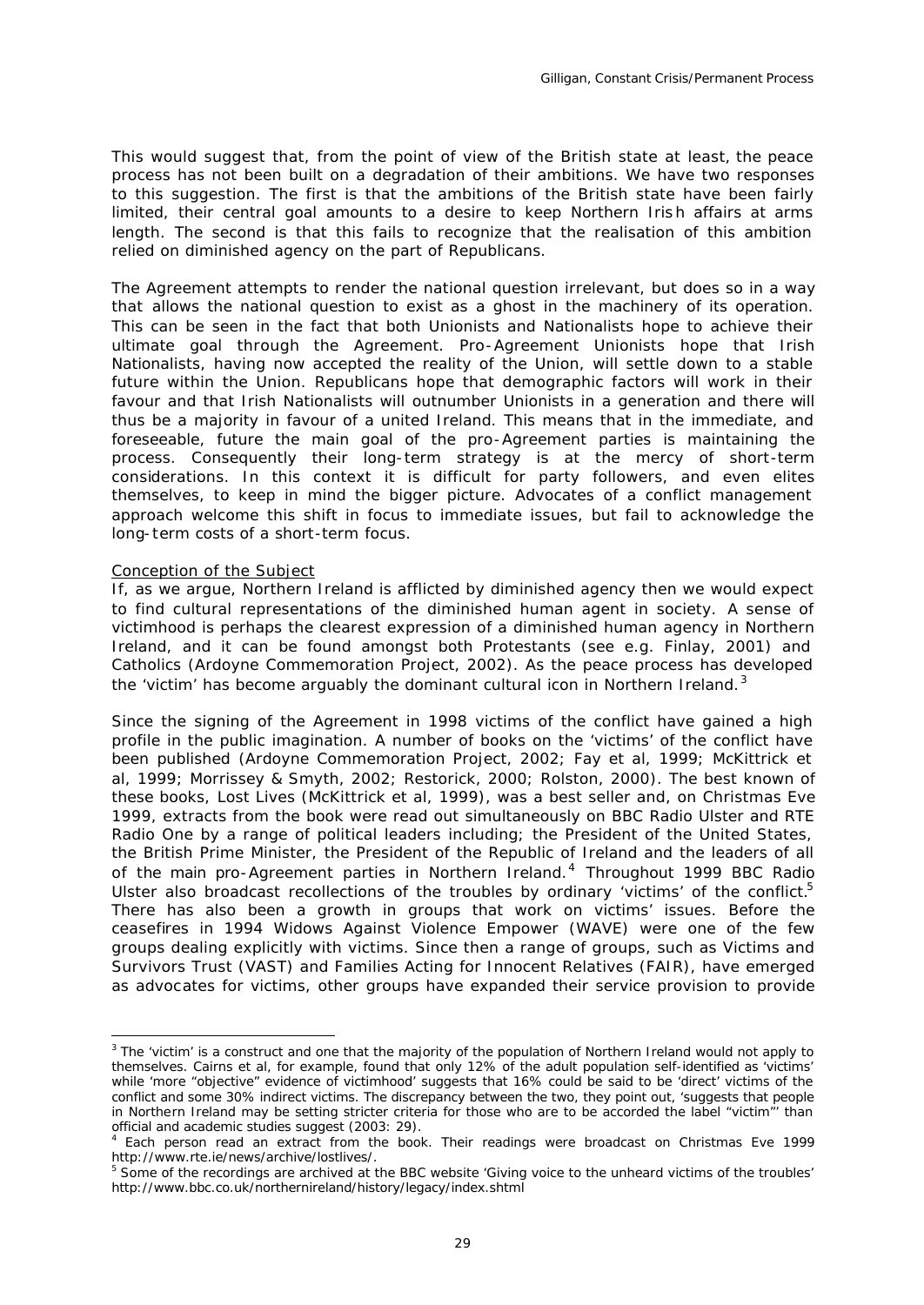

specific support to victims of the conflict.<sup>6</sup> The broad appeal of the 'victims agenda' can be seen in the fact that claims to victimhood have been made by groups as varied in their ideological outlook and membership as anti-Agreement unionists (FAIR, n. d.), Sinn Fein (Adams, 2000) and the Police Federation of Northern Ireland (PFNI, 2003: 1, 10, 14). Concern with victims has also been a central feature of discussions about how best to remember the conflict (see e.g.: Bell, 2003; Hamber, Kulle & Wilson, 2001; Healing Through Remembering, 2002).

The 'victim' is the diminished agent *par excellence*. Victims are, by definition, passive objects who have been acted upon by other forces, not active agents. They are defined by the mark that has been made on them rather than the mark that they have made on the wider world. In as far as they are victims they are devoid of volition or intent.

# *Structure and Agency in the Peace Process*

If our relational understanding of structure and agency is correct then the diminished human agency outlined in the previous section has negative implications for the structures of the peace process. This section explores this in more detail. The first part explores the arguments that the debate about the 'victims agenda' is an example of the way that the conflict has not gone away, but has simply taken on new forms, Unionists and Nationalists are still trying to achieve their objectives, but they are now doing so through different means.

### Peace as both Ends and Means

The development of a peace process has involved the development of some shared rules that have governed the interactions between the different parties to the peace process. MacGinty and Darby identify 'five essential criteria' that define a peace process (2002: 4). These features, they argue, are common to the various peace processes underway in different parts of the world in the 1990s. These features – 'protagonists are willing to negotiate in good faith', 'key actors are included in the process', 'negotiations address the central issues in dispute', 'negotiators do not use force to achieve their objectives', 'negotiators are committed to a sustained process' – act as rules that govern the conduct of participants (2002: 3-4). The five essential criteria outlined by MacGinty and Darby are all directed at the same goal; keeping the peace process alive. They note that peace processes may stagnate, but the 'ultimate test of its durability is its ability to retain all of its key characteristics and to leave open the possibility of restoring momentum' (4). The underlying rules that govern peace processes have come into conflict with each other in Northern Ireland, despite this the process has endured and momentum has been restored. This subsection outlines the way that two of these rules, the inclusion of key actors and the rejection of force to achieve objectives, have come into conflict with each other. We point out that the peace process has endured despite these conflicts and argue that the resilience of the process illustrates both the strength and weakness of the rules that govern the peace process.

The protocols of the peace process have been widely promoted. They have governed the political parties, but also groups in civil society. The issue of Orange Order parades provides an example of the latter. In July 1998, a few months after the signing of the Agreement, the security forces barricaded the traditional route of the Drumcree parade, which went through the 'nationalist' Garvaghy Road (Bryan, 2000: 173-6). The decision to prevent the march from proceeding down the Garvaghy Road was made by the Parades Commission and justified on the grounds that the Orange Order refused to engage in negotiations in good faith with the Garvaghy Road residents (Gilligan, 2002a:

l  $6$  A list of groups that provide services to victims of the conflict can be found on the web at: http://cain.ulst.ac.uk/issues/violence/victims/victimgroups.htm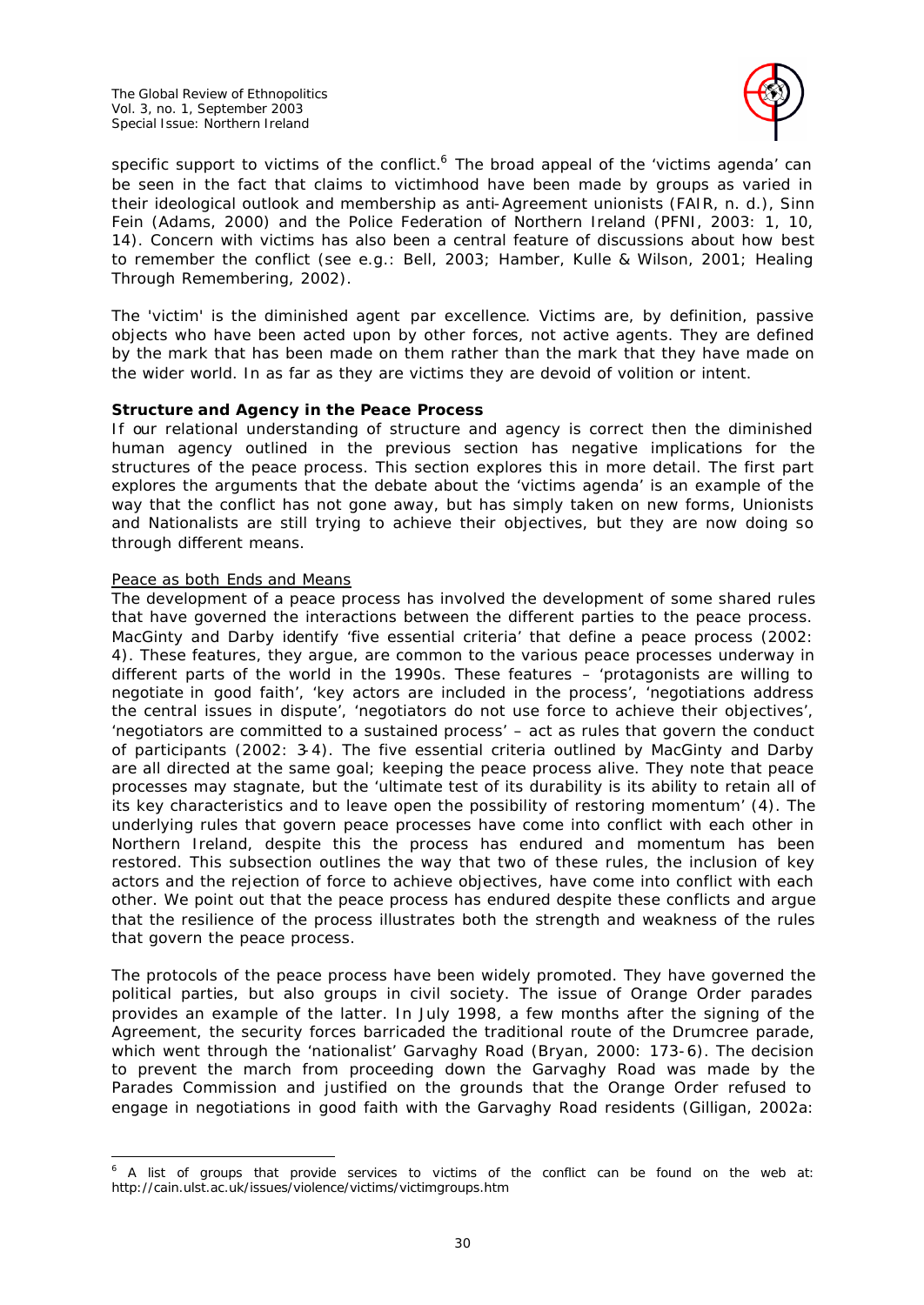89-92).<sup>7</sup> The treatment of Orange Order marchers at Drumcree is in marked contrast to the softly-softly approach adopted towards the violent activities of the Loyalist paramilitary groups associated with the Ulster Defence Association (UDA) in the period following the signing of the Agreement. One commentator has pointed out that it was only after '250 bombing incidents and the murders of a lawyer and journalist' that John Reid acknowledged that the UDA were in breach of their ceasefire (Drennan, 2001: 5). At first sight this appears absurd, refusal to enter into dialogue is punished but bombings and shootings are not. The different approach to the two issues, however, can be explained by the relationship of the two issues to the peace process. Reid's reluctance to declare the UDA to be in breach of their ceasefire was born out of a concern that this would strengthen the hand of those within the UDA who were opposed to the peace process. In comparison with the UDA ceasefire the Drumcree parade had become a focus for popular opposition to the peace process.

The breakdown of the IRA ceasefire in 1996 provides an earlier example of a conflict between the protocols of inclusion and non-violence. The bomb in Canary Wharf broke the protocol of non-violence and led to the exclusion of Sinn Fein from multi-party negotiations. Republicans, however, argued that the bomb was intended to kick-start a process that had been stalled by John Major's attempts (prompted by Unionist insistence) to exclude Republicans from the talks. This might appear to be a self-serving argument, but it is one that was accepted by other Irish nationalists and by non–nationalist observers. The point was perhaps made most directly by Coogan when he claimed that the bomb which ended the IRA ceasefire was detonated in an 'attempt to further the ceasefire's goals, not to destroy them' (1996: 490). One British newspaper columnist drew attention to the necessity for inclusion of, and dialo gue with, Sinn Fein when he said that '[t]alks that exclude Sinn Fein and therefore any conversation with republican terrorism may do many useful things. They may help marginalise the violent republican core... But what they cannot do is bring peace' (Marr, 1996: 16).

The conflicting positions on Sinn Fein inclusion in the talks involved two different interpretations of the protocol that force should not be used to obtain objectives. The British Government interpreted this to mean the decommissioning of paramilitary weapons before talks could take place, supporters of Sinn Fein inclusion took a wider view of the principle of the use of force and accused the British Government of abusing their position of power to exclude Republicans. The protocol of non-violence, thus, has come to be broadly interpreted as taking a more conciliatory approach to politics. In this sense the principle of non-violence merges into the principle of inclusion. Non-violence is not simply a reference to giving up the 'armed struggle ' and pursuing political goals by democratic means. Non-violence also refers to a way of doing politics; engaging in inclusive dialogue rather than taking a confrontational or adversarial approach (Aughey, 1999). The peace process collapses the distinction between ends and means. Peace is both the goal of the peace process and the means by which it is supposed to be achieved. The result, as MacGinty and Darby note, is that '[t]he peace process has no endpoint. It is a process of managing rather than of ending conflict. In a sense, the peace process has become permanent politics in Northern Ireland' (2002: 75).

We have noted MacGinty and Darby's argument that the ultimate test the durability of a peace process 'is its ability to retain all of its key characteristics and to leave open the possibility of restoring momentum'. This is not true in the strict sense that all participants have to adhere to all of the key characteristics all of the time, but in the looser sense that the participants must be committed to the protocols of the peace process in principle, even if they find that they are not adhering to all of the protocols in practice.

l

<sup>&</sup>lt;sup>7</sup> The Parades Commission is a government quango established to depoliticise the parading issue by taking the decision out of the hands of the RUC.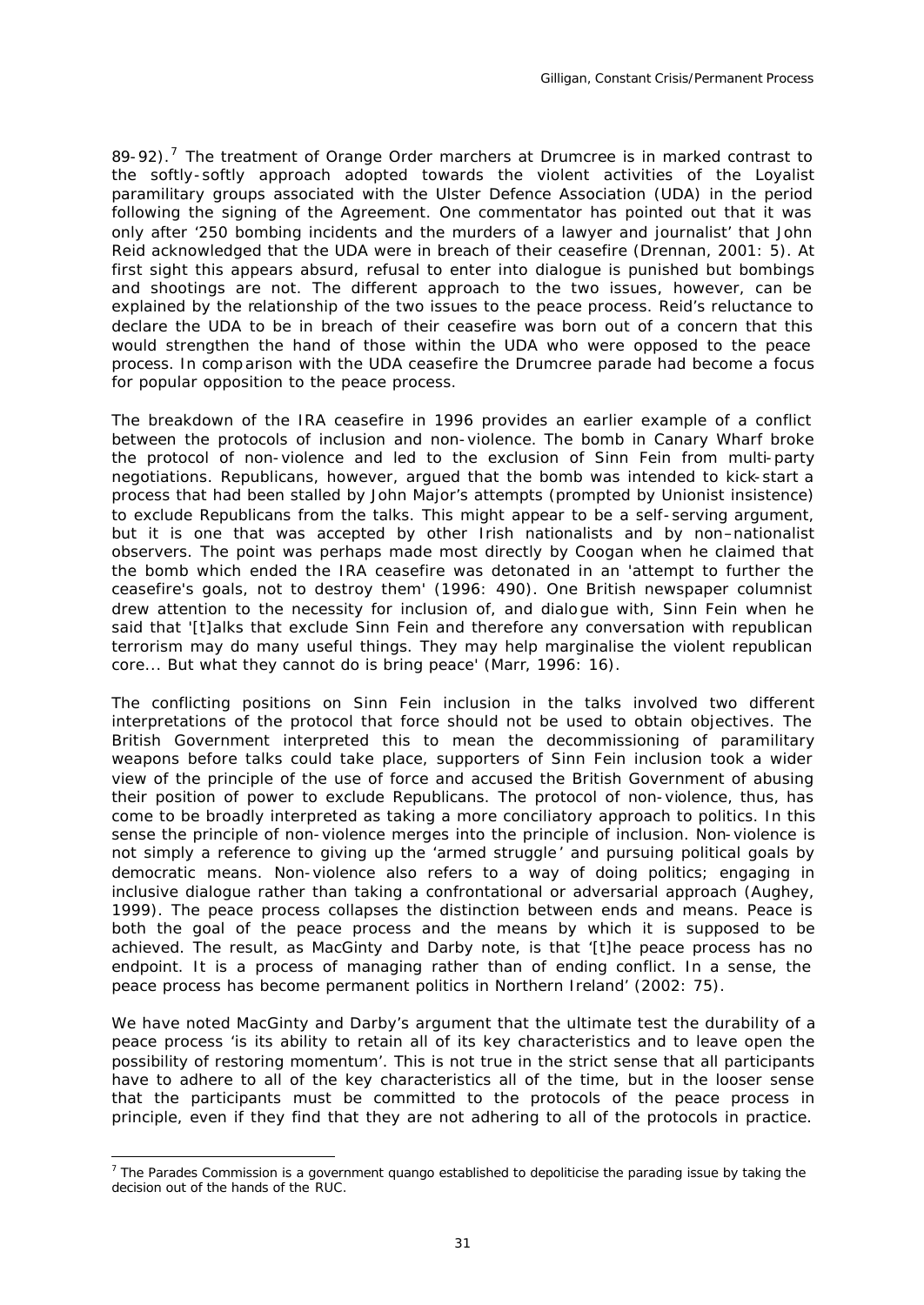The Global Review of Ethnopolitics Vol. 3, no. 1, September 2003 Special Issue: Northern Ireland



Strict application of the protocols would stymie the peace process. In practice the protocols of the peace process are effective only in as far as they help to enable more peace process. The consequence of all of this is that the peace process has become objectified – political actors are only provided a role in the peace process in as far as they help to promote more process. The peace process, thus, collapses the distinction between structure and agency. The structures of the peace process serve to promote more process.

### Victims Agenda Debate

The growth of the cultural icon of the victim is an ambiguous register of diminished agency. Smyth points out that pro-Agreement politicians used victims to attempt to push the peace process forward and anti-Agreement Unionists have used victims in their attempts to oppose the Agreement. Other uses of victims for political ends include the Ulster Unionist Party's support for legal action by a woman bereaved as a result of an IRA bomb as a means to try to get Sinn Fein excluded from the political institutions established through the peace process (2000: 128-132). Sinn Fein have been sensitive to the politicisation of the victims issue and have attempted to depoliticise it by arguing against an exclusivist 'hierarchy of victims', insisting that no one has a monopoly on suffering (Adams, 2000; Sinn Fein, 1995). The use of victims for political ends extends beyond the ranks of the political parties. Mulcahy (2000), for example, says that a selfidentification as victims is '[o]ne of the most visible aspects of the RUC's official discourse… [Which] characterizes the force as a long-suffering and heavily victimized organization' (75). The presentation of the police force as victims is not used in an attempt to undermine the integrity of the organisation but in order 'to demand a response from the community, namely support for the RUC' (75). Mulcahy also argues that the claim to victimhood was also employed as 'part of an effort to thwart proposals for radical change and to ensure that an "evolutionary" perspective of police reform prevailed' (82).

The 'politics' of victimhood suggests a vigorous contestation between political adversaries, not a diminished agency. On closer inspection, however, the use of victimhood for political ends tends to support the argument that a diminshed human agency underlies the peace process. The very fact that various actors attempt to use the language of victimhood to pursue political ends suggests that they believe that there is something to be gained from articulating their political position in these terms. The political saliency of victimhood in contemporary Northern Ireland suggests that victimhood has a resonance with the wider population of the region. Smyth notes that the 'victim functions as a potential or actual moral beacon. It is this function that politicians have striven to appropriate. By association with victims, they bring unassailable moral authority to their cause' (2000: 134). The fact that politicians have sought to appropriate the moral authority of victims indicates that the 'politics' of victimhood is not a fundamental challenge to diminished agency, but is parasitic on it.

There is a paradox in the 'politics' of victimhood. In making a claim to victimhood victims groups are demonstrating that they are active agents, but the moral authority of their claim rests on their lack of agency. This can perhaps be seen most clearly in the attempts, by groups like FAIR, to exclude Republicans from the victims agenda. Arguing against an inclusive definition of victimhood FAIR say:

The argument is that terrorists are victims of circumstance, and have experienced suffering in their own way. The implication is that these people are not accountable for their actions - and this is fundamental - the fact is they chose to go out and murder, they chose to torture and maim. Their actions are not excusable on the grounds that they are 'victims' too. The people they killed had no choice as to what happened to them. The families they destroyed had no say in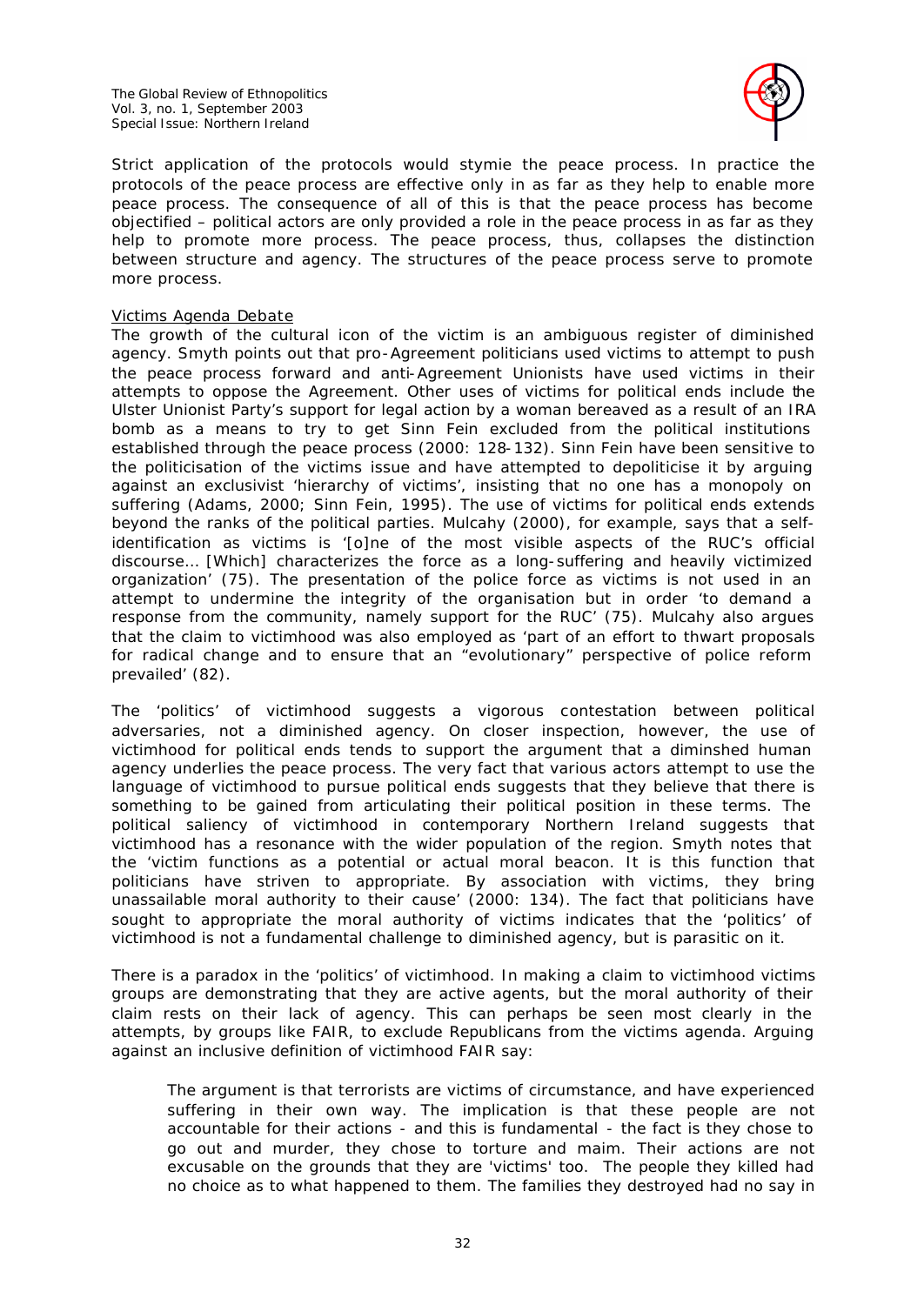the matter… We reject the inclusive definition of a victim on the basis that it excludes *real* victims from their rightful status by degrading them to the same level as the perpetrators' (n. d., n. p.; emphasis added).

This quote speaks volumes about the link between diminished agency and victimhood. *Real* victims are those who 'had no choice as to what happened to them'. In making their claim FAIR believe that they have to disavow any agency on their own part, while investing their opponents with agency. The victims agenda debate provides an example of the way that structure and agency has become conflated. The exercise of agency paradoxically acts as a self-constraint on the exercise of agency. This is different from the past when the exercise of agency acted as a constraint on the actions of others. In the victims agenda the exercise of agency acts as *self*–constraint. Or, in other words, the exercise of agency acts as a structure on action.

### *Conclusion: Uncertainty, Mistrust and the Corrosion of Politics*

The exclusion of ordinary people from the peace process is one of its strengths and also one of its weaknesses. The evacuation of the field of politics has allowed political elites greater room to manoeuvre, but it has also led ordinary people to increasingly switch off from politics. Aughey identifies two forms of public skepticism amongst the Unionist population, which he characterizes as stoicism and a sense of absurdity. The stoical response is to turn away from engagement in politics either through the 'material consolation of globalised consumerism' or 'a retreat into nostalgia to protect against the disintegration of values and against a political world in which there is nothing left to respect' (2002: 13). For other Unionists the deceptions through which the peace process has been advanced have blurred the distinction between truth and lies and thus undermined the foundations for any kind of judgment. The world appears absurd and incomprehensible and the result is disorientation and uncertainty. Keenan notes a similarly confused and quiescent response amongst Republican sympathizers (1996). These responses to the peace process are borne of a sense of powerlessness and inability to influence events, but they also further promote diminished agency.

This retreat from politics might be seen as healthy for the peace process. It does allow elites room to manouvre, but  $t$  also threatens the peace process. The initial optimism that accompanied the Good Friday Agreement has given way to cynicism about the political process and mistrust of politicians. The traditional mutual distrust between Nationalist and Unionist has become subsumed within a wider distrust of the political process itself. Surveys carried out by Irwin show that 'trust… is in "free fall" for all the pro-Agreement parties, and for the British and Irish governments, in both the Protestant and Catholic communities' (Irwin, 2002: 75).<sup>8</sup> In 1999 37% of Protestants trusted the parties and governments 'a lot' or 'a little', by 2003 this had dropped to 17%. For Catholics, the average fell from 48% in 1999 to 34% in 2003. All political parties are trusted less today than four years ago, even those parties such as the Women's Coalition and Alliance Party that have tried to stand outside the traditional Nationalist/Unionist divide. Support for the Good Friday Agreement amongst Protestants has plummeted; with only 36% of them saying that they would vote 'Yes' if voting today (compared to the 53% who claimed to have voted 'Yes' in the referendum).

The general sense of disorientation also affects political elites. The pro-Agreement parties hope to achieve their objectives through the peace process. This ties them to keeping the process going and so for the foreseeable future their primary goal is maintaining the process. The lack of clear goals for the process itself means that it is difficult for elites to orientate themselves in relation to the process. It is also difficult for them to orientate their actions in relation to their opponents. Prior to the peace process it was not difficult

l

<sup>&</sup>lt;sup>8</sup> The survey did not ask about anti-Agreement parties.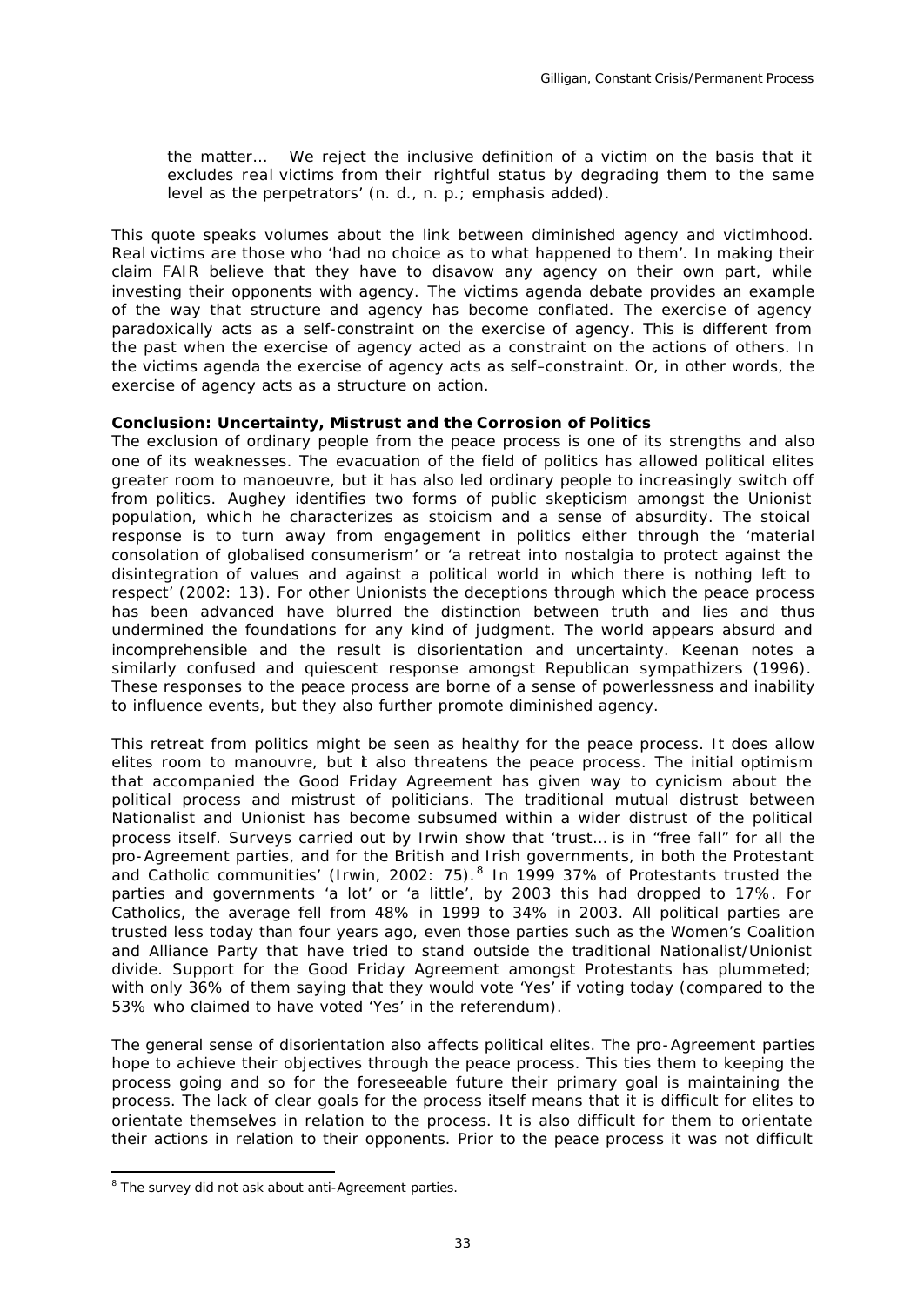

for political elites to read the actions of their opponents and respond accordingly. As the peace process has developed it has become increasingly difficult for elites to read the actions of their opponents, sometimes it is even unclear who their opponents are, and consequently this does not provide a useful guide to action. The disengagement of the population from public life makes their intentions difficult to read. As politics becomes increasingly a private matter elites loose touch with people on the ground. Ruane and Todd point out that 'in a situation of such uncertainty and ambiguity, it is rational for political actors to hold open several possibilities and to move between positions depending on the needs of the political conjuncture' (2001: 935). All of this adds up to a situation in which elites are increasingly rudderless, and ordinary people increasingly disengaged.

In this situation anti-Agreement Unionists can sit on the sidelines and hope to reap the electoral rewards of not being tainted by association with the Agreement. The strength of anti-Agreement Unionism does not derive from any vigorous agency on its own part, but from the diminished agency of others. Consequently a victory for them would mark a victory for cynicism and political retreat rather than a return to active political engagement. This same cynicism and politic al retreat, ironically, allows anti-Agreement Unionists to prop up the peace process. Aughey notes that the DUP's acceptance of posts in the Executive 'put it very much inside the process' (2000: 72). Political disengagement allows them to do so without coming under sustained criticism for their actions. The peace process is unlikely to be destroyed by such a weak opposition. It is likely to endure even if the DUP become the largest Unionist party in Northern Ireland. As long as cynicism, retreat and uncertainty are the main features of the political landscape in Northern Ireland, however, the peace process will continue to be characterized by recurrent crisis.

# *References*

Pluto.

Adams, G. 2000, 'Presidential Address to Ard Fheis', http://www.sinnfein.ie/peace/speech/7

Anderson, P., 1980, *Arguments within English Marxism*. London: Verso.

Ardoyne Commemoration Project, 2002, *Ardoyne: The Untold Truth*, Belfast: Beyond the Pale.

Ashe, F. 1999, 'The subject', in Ashe et al, eds., *Comtemporary Social and Political Theory: an introduction*. Buckingham: Open University Press.

Aughey, A. 2002, 'The Art and Effect of Political Lying in Northern Ireland', *Irish Political Studies*, Vol. 17, No. 2: 1-16

Aughey, A. 2001, 'A question of degree?', in Hanna, Ronnie ed., *The Union: Essays on Ireland and the British connection*, Newtownards: Colourpoint, 60-71

Aughey, A. 2000, 'The 1998 Agreement: Unionist responses', in Cox, Guelke & Stephen eds. *A Farewell to Arms? From 'Long War' to Long Peace in Northern Ireland*. Manchester: Manchester University Press: 40-48

Aughey, A. 1999, 'A new beginning? The prospects for a politics of civility in Northern Ireland', in Ruane & Todd, eds., *After the Good Friday Agreement: analysing political change in Northern Ireland*, Dublin: UCD University Press: 122-144

Bell, C. 2003. 'Dealing with the past in Northern Ireland', *Fordham International Law Journal*, Vol. 26, No. 4: 1095-1147

Bew, P. Patterson, H. & Teague, P., 1997. *Between War and Peace: the political future of Northern Ireland*, London: Lawrence and Wishart.

Bleakley, D. 1995. *Peace in Ireland: Two states, one people*, London: Mowbray.

Boyle, K., & Hadden, T. 1994. *Northern Ireland: the choice*, Harmondsworth: Penguin. Bryan, D. 2000. *Orange Parades: The politics of ritual, tradition and control*, London:

Cairns, E. et al, 2003. *Who are the Victims? Self-assessed victimhood and the Northern Irish conflict*, Belfast: NISRA.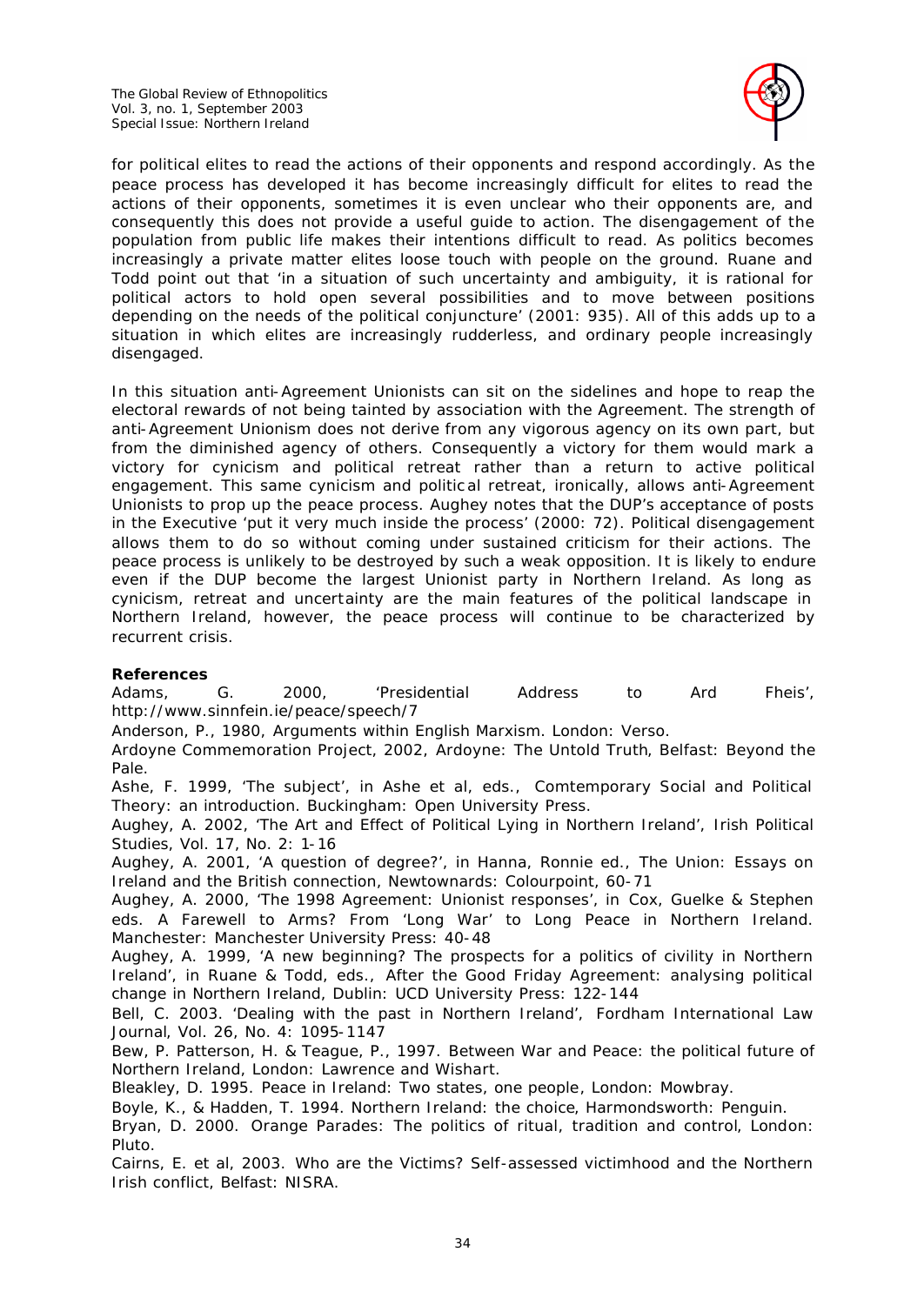Cochrane, F. and Dunn, S. 2002. *People Power? The role of the voluntary and community sector in the Northern Ireland conflict*, Cork: Cork University Press.

Coogan, T. P. 1996. *The Troubles: Ireland's ordeal 1966-1996 and the search for peace*, London: Arrow.

Cowan, R. 2001. 'Stormont Assembly put on Ice', *Guardian*, August 11

Cunningham, M. 2001. *British Government Policy in Northern Ireland, 1969-2000*, Manchester: Manchester University Press.

Darby, J. 1994. 'Legitimate targets: a control on violence?', in Guelke, Adrian, ed. *New Perspectives on the Northern Ireland Conflict*, Aldershot: Avebury.

Dixon, P. 2002. 'Political Skills or Lying and Manipulation? The choreography of the Northern Ireland peace process', *Political Studies*, Vol. 50: 725-741

Dixon, P. 2001. 'British Policy towards Northern Ireland 1969-2000', *British Journal of Politics and International Relations*, Vol. 3, No. 3: 340-368

Dixon, P. 1997. 'Paths to Peace in Northern Ireland I); Civil society and consociational approaches', *Democratization*, Vol. 4, No. 2: 1-27

Drennan, J. 2001. 'Is the peace process in the North now a slave to terrorism?', *Magill*, November 2001

FAIR, no date. 'Response to victim's strategy consultation document', http://www.victims.org.uk/victimsstrategy.html

Fay, M., Morrissey, M. and Smyth, M. 1999. *Northern Ireland's Troubles: the human costs*, London: Pluto.

Finlay, A. 2001. 'Defeatism and Northern Protestant "Identity"', *Global Review of Ethnopolitics*, Vol. 1, No. 2: 3-20

Furedi, F. 2003. *Therapy Culture: cultivating vulnerability in an uncertain age*, London: Routledge.

Furedi, F. 1997. *Culture of Fear: risk-taking and the morality of low expectation*, London: Cassell.

Giddens, A. 1998. *The Third Way: the renewal of Social Democracy*, Cambridge: Polity.

Giddens, A. 1994. *Beyond Left and Right; the future of radical politics*, Cambridge: Polity.

Giddens, A. 1979. *Central Problems in Social Theory: Action, structure and contradiction in social analysis*, London: Macmillan.

Gilligan, C., 2002a. *Identity as a Key Concept for Understanding the Peace Process in Northern Ireland*, PhD Thesis, University of Salford

Gilligan, C. 2002b. 'Devolving power? Human rights and state regulation in Northern Ireland', in Chandler, D., ed. *Rethinking Human Rights: critical approaches to international politics*, London: Palgrave 79-96.

Gilligan, C. 1997. 'Peace or pacification process?', in Gilligan & Tonge, eds. *Peace or War? Understanding the Peace Process in Northern Ireland*, Aldershot: Ashgate.

Guelke, A. 2003. 'Civil Society and the Northern Ireland Peace Process', *Voluntas*, Vol. 14 No. 1: 61-78.

Hadfield, B. 2001. 'Seeing it Through? The multifaceted implementation of the Belfast Agreement', in Wilford, R. ed. *Aspects of the Belfast Agreement*, Oxford: Oxford University Press 84-106

Hamber, K. & Wilson, R. 2001. *Future Policies for the Past*, Democratic Dialogue Report 13, Belfast: Democratic Dialogue

Healing Through Remembering, 2002. *Healing Through Remembering: the report of the Healing Through Remembering Project*, Healing Through Remembering, Belfast

Heartfield, J. 1996. 'Marxism and Social Construction', in Wolton, S. ed. *Marxism, Mysticism and Modern Theory*, London: Macmillan. 7-27.

Heywood, A. 1994. *Political Ideas and Concepts; an introduction*, London: Macmillan.

Hill, C. 1991. *Change and Continuity in 17th Century England*, New Haven/London: Yale University Press.

Hughes, J., Knox, C., Murray, M. and Greer, J., 1998. *Partnership Governance in Northern Ireland: the path to peace*, Dublin: Oak Tree Press.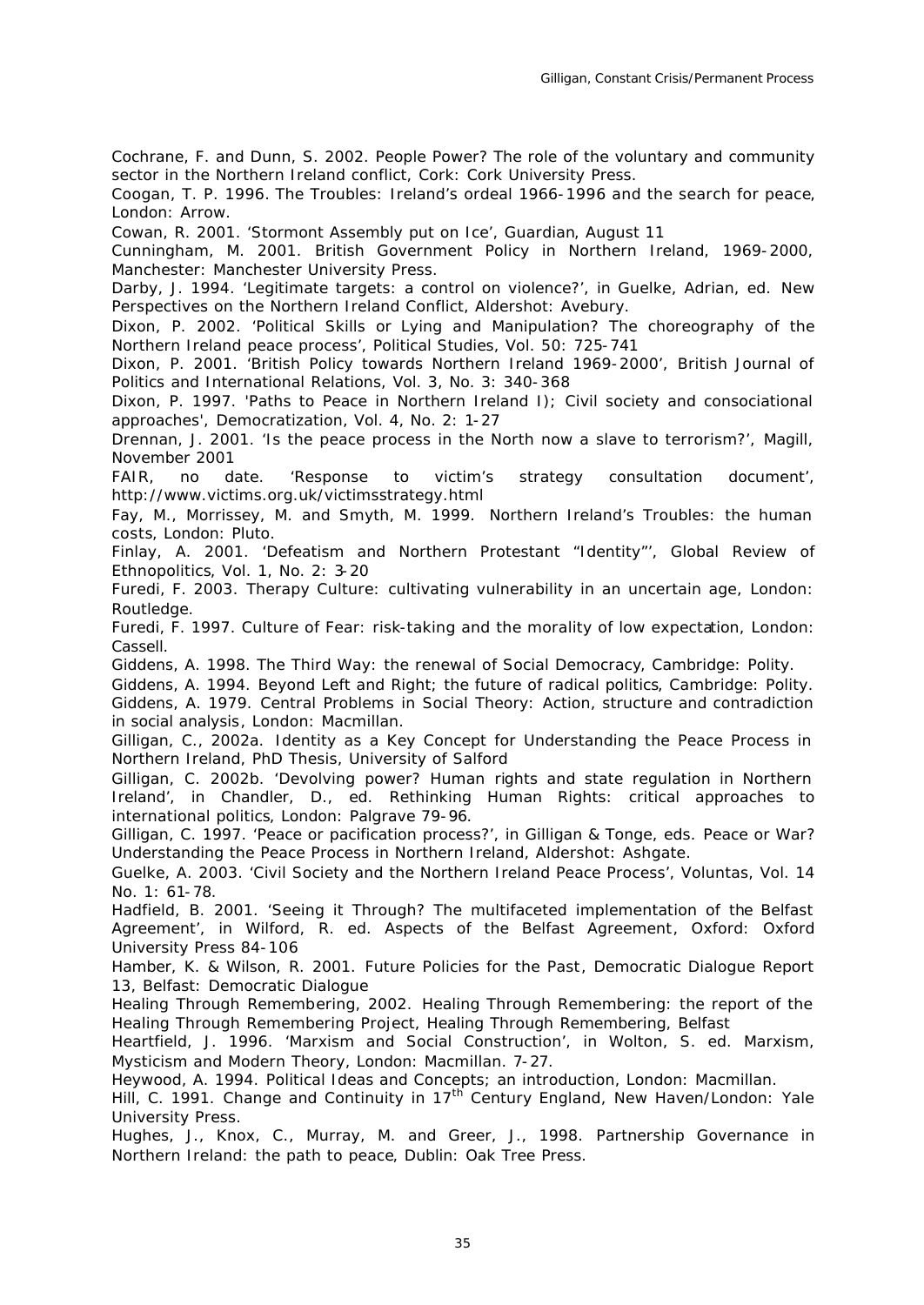

Irwin, C., 'Devolution and the state of the Northern Ireland peace process', *The Global Review of Ethnopolitics*, Vol. 2, No. 3-4, http://www.ethnopolitics.org/archive/volume\_II/issue\_3-4/forumni.pdf

Keenan, S. 1996. 'Everybody knows this is nowhere', *Irish Reporter*, Vol. 21, February 1996

MacGinty, R. and Darby, J. 2002. *Guns and Government: the management of the Northern Ireland peace process*, London: Palgrave.

Mallie, E. and McKittrick, D. 1997. *The Fight for Peace; the secret story behind the Irish peace process*, London: Heinemann.

Marr, A. 1996. 'Without Gerry, they'll need a miracle', *The Independent*, 22/2/96.

Marshall, F., & Geraghty, H. 1996. '1 million pound bounty to catch bombers', *The Scotsman*, 17/02/96.

McGarry, J. 2001. 'Northern Ireland, Civic Nationalism, and the Good Friday Agreement', in McGarry, J. ed. *Northern Ireland and the Divided World*, Oxford: Oxford University Press, 109-136

McKeown, C. 1984. *The Passion of Peace*, Belfast: Blackstaff Press

McKittrick, D. et al, 1999. *Lost Lives: the stories of the men, women and children who died as a result of the Northern Ireland troubles*, Edinburgh: Mainstream.

Morison, J., 2001. 'Democracy, governance and governmentality: the role of the voluntary sector in democratic renewal in Northern Ireland', in Harvey, C. ed. *Human Rights, Equality and Democratic Renewal in Northern Ireland*, Oxford: Hart, 249-275

Morrissey, M. and Smyth, M. 2002. *Northern Ireland After the Good Friday Agreement: victims, grievance and blame*, London: Pluto.

Mulcahy, A. 2000. 'Policing History: the official discourse and organizational memory of the Royal Ulster Constabulary', *British Journal of Criminology*, Vol. 40: 68-87

O'Leary, B. 2001. 'The Protection of Human Rights under the Belfast Agreement', *Political Quarterly*, Vol. 72, No. 3: 353-365

O'Leary, B. 1999. 'The Nature of the British-Irish Agreement', *New Left Review*, No. 233: 66-96

O'Leary, B. 1997. 'The Conservative Stewardship of Northern Ireland, 1979-97', *Political Studies*, Vol. 45: 663-676

Parker, J. 2000. *Structuration*, Open University, Buckingham

Parker, J. et al, 2003. *Social Theory*, London: Palgrave.

PFNI 2003. *Police Beat*, May 2003

Purdie, B. 1990. *Politics in the Streets: the Origins of the Civil Rights Movement in Northern Ireland*, Belfast: Blackstaff.

Restorick, R. 2000. *Death of a Soldier: a mother's search for peace in Northern Ireland*, Belfast: Blackstaff.

Rolston, B. 2000. *Unfinished Business: state killings and the quest for truth*, Belfast: Beyond the Pale.

Ruane, J. and Todd, J. 2001. 'The Politics of Transition? Explaining political crises in the implementation of the Belfast Good Friday Agreement', *Political Studies*, Vol. 49: 923- 940

Ryan, M. 1997. 'From the centre to the margins: the slow death of Irish republicanism', in Gilligan & Tonge, eds. *Peace or War? understanding the peace process in Northern Ireland*, Aldershot: Ashgate, 72-84

SDLP, no date. 'Policy summaries: constitutional issues', SDLP, http://www.sdlp.ie/policy/summaries/constitution.shtm

Shirlow, P. 2002. 'Sinn Fein: beyond and within containment', in Neuheiser & Wolff, eds. *Peace at Last? The Impact of the Good Friday Agreement on Northern Ireland*, Oxford: Berghahn, 60-75

Simpson, Mark 2001) 'Government Preparing for Poll "Flak"', *BBC News*. Available from: http://news.bbc.co.uk/hi/english/uk/northern\_ireland/newsid\_1553000/1553161.stm

Sinn Fein, 1995. *Submission to the Forum for Peace and Reconciliation on victims of the conflict: 17 November 1995*, http://www.sinnfein.ie/policies/document/14/2